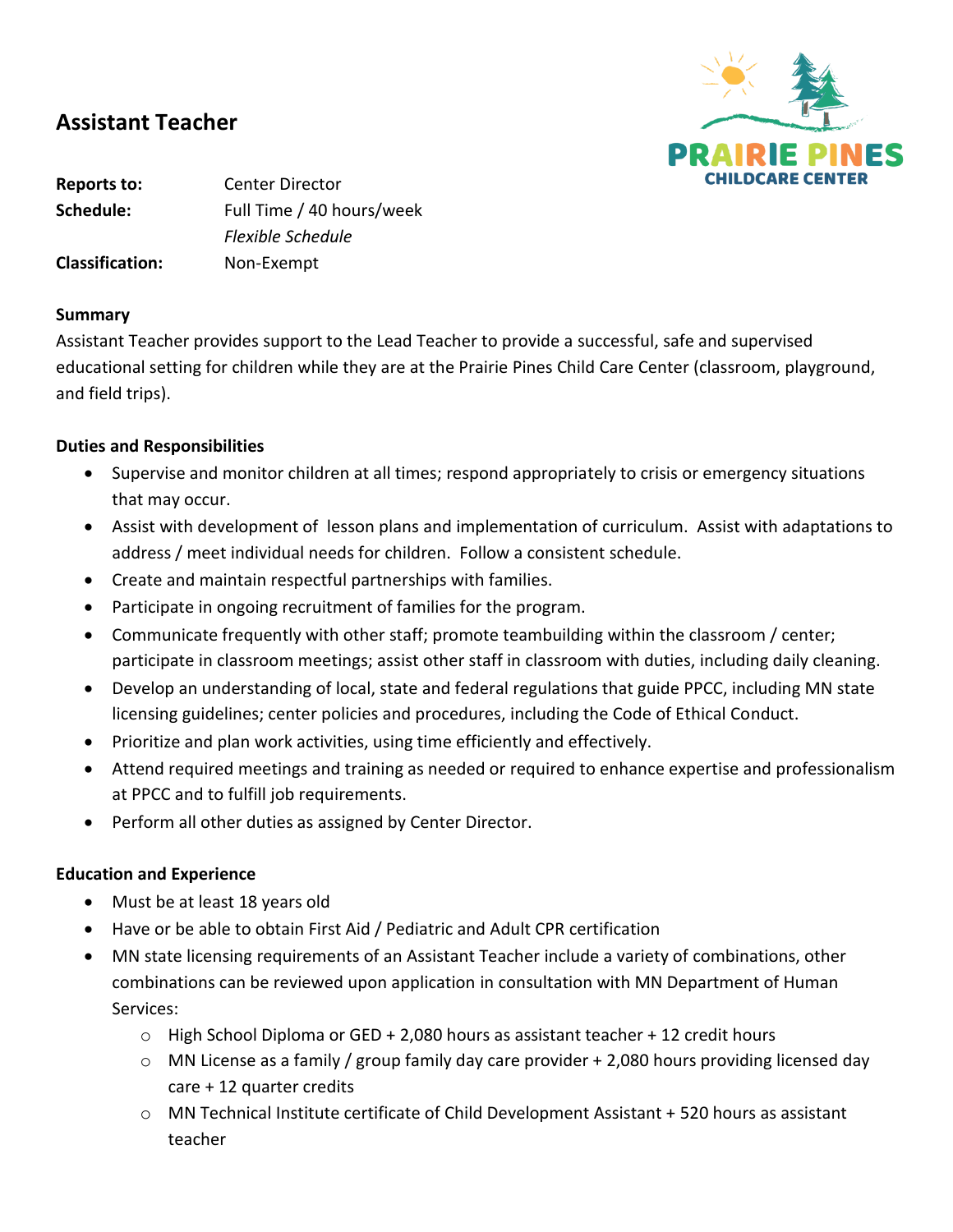- o 2 years full time postsecondary education from college / university + 1,040 hours as an aide or student intern + 9 quarter credits
- o Valid or Renewable Center CDA (Child Development Associate) for appropriate age
- $\circ$  2 year degree / credential in child development or early childhood education
- o Bachelor degree in any field
- $\circ$  License from MN Department of Children, Families and Learning as Prekindergarten Associate
- o **Infant Room Assistant Teacher only** may be an RN or LPN

## **Key Competencies**

To execute this job successfully, an individual must be able to perform each essential duty satisfactorily. The requirements listed below are representative of the knowledge, skill and/or ability required to do so:

- Reliable, regular attendance.
- Flexible schedule to accommodate needs for program services, including some evenings, or possibly weekends.
- Effectively organize, prioritize, solve problems and handle multiple tasks while maintaining high quality of work. Frequent problem solving abilities.
- Excellent communication skills from verbal communication with parents and team members, to written communication for parent updates and completing necessary paperwork.
- Good crisis management, being able to remain cool and composed in a crisis.
- Experience with young children.
- Understanding of local, state and federal child care regulations / statutes.
- Ability to supervise and monitor children to ensure a safe environment. This includes the physical ability to monitor and move quickly in order to respond to children for safety.
- Ability to respond competently and positively to the culture, traditions, lifestyles, language and values of each individual, family and the community.
- Ability to maintain the integrity of confidential client information.
- A positive ambassador of Prairie Pines Child Care Center and its mission. You represent the center by your actions and by your language.
- Display a positive, professional and respectful demeanor at all times toward team members and families served , following PPCC Code of Conduct..
- Pass a background check prior to hire.
- Valid driver's license and ability to be insured.

# **Physical Demands**

Reasonable accommodations may be made to enable individuals with disabilities to perform the essential functions. While performing the duties of this job, the Assistant Teacher is occasionally required to:

- Regular walking, standing, kneeling, bending, sitting on the floor, and sitting at a desk.
- Frequently lift and/or move up to 10 pounds. Occasional lifting up to 40 pounds.
- Specific vision abilities required by this job include: close vision, distance vision, and the ability to adjust focus.
- Specific hearing abilities required by this job include the ability to hear co-workers when working on team projects or at meetings, the ability to hear young children in the classroom and/or on playground.